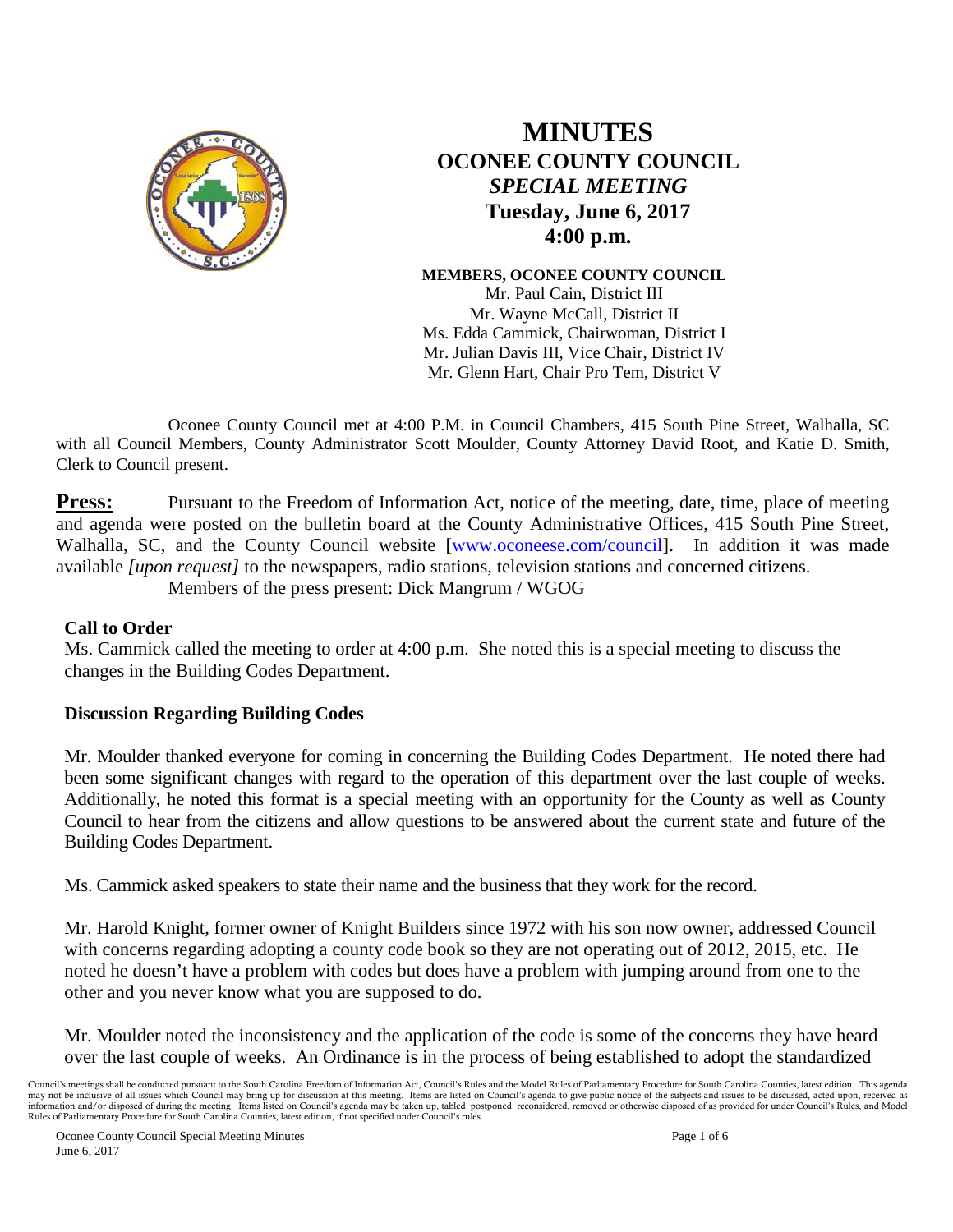International Building Code.

Mr. Frank Massey, who has been a builder in Oconee County for about 45 years, addressed Council with concerns regarding changing the codes and not informing anyone of change whether it be electrical, framing, etc. He noted Scott Carroll would be capable of overseeing the Building Codes Department. Further, he noted the present two inspectors and the women in the office did a good job. He noted this needs to stay inhouse and let the ones that are there continue to do their job.

Mr. Brad Kisker, owner of Kisker Construction for about 21 years, serves on Home Builders board and a member of the Planning Commission, addressed Council noting there needed to be consistency and communication, which has been lacking. He noted it is extremely difficult to permit a house in Oconee County. To receive a building permit in Oconee County, it takes approximately two to three weeks, whereas in Pickens County, he noted, it takes about 15 minutes.

Mr. Kisker also noted the automated system should have made the process faster. He noted he had an inspection today and was not notified by phone call or email so he doesn't know if he passed the inspection or not. Oconee County enforces the Energy Code that was adopted in 2013 like no other county. Finally, he noted that Oconee County requires more paperwork than other areas around.

Mr. McCall asked Mr. Kisker why Pickens County was faster than Oconee County. Mr. Kisker noted when he builds in Pickens County, he can walk in with a set of plans, septic tank permit, fills out a form, hands them a check and gets a building permit. He noted they have driveway permits and subdivisions that are platted that they have to pay \$65 and wait two weeks for someone to come out. They have to get septic tank permit and zoning permit and apply online and then there is plan review. This is a two to three week process. He noted that it has taken some time to get used to uploading and downloading documents and submitting and resubmitting documents.

Mr. McCall apologized to Mr. Kisker for all the trouble that he had endured.

Mr. Massey addressed Council and agreed with Mr. Kisker about the permits. He noted when you go and apply for a septic tank permit it takes four to six weeks and in Pickens County it took him four days. The septic tank permits and driveway permits are a big holdup. He noted you will need a driveway permit before a septic tank permit and you will need a septic tank permit before you can get a building permit and this process could potentially take up to ten weeks to complete.

Mr. Moulder stated that the South Carolina Department of Health and Environmental Control (SC DHEC) is responsible for septic tank permitting and that Oconee County has no control on delays. The County is responsible for driveway encroachment permits and can address this issue.

Mr. Tom Markovich, owner of Markovich Homes and president of Home Builders Association in Oconee County. He noted he was not speaking on behalf of the Home Builders Association. He addressed Council regarding third party inspections. He noted he does not have an issue with this but does want to see the consistency and communication. However, he had concern regarding the use of building inspectors that were specifically contracted with the County or would the use of a third party inspector be adequate

## Mr. Brad Lecroy addressed Council regarding the Building Codes Department noting some issues with

Council's meetings shall be conducted pursuant to the South Carolina Freedom of Information Act, Council's Rules and the Model Rules of Parliamentary Procedure for South Carolina Counties, latest edition. This agenda may not be inclusive of all issues which Council may bring up for discussion at this meeting. Items are listed on Council's agenda to give public notice of the subjects and issues to be discussed, acted upon, received as information and/or disposed of during the meeting. Items listed on Council's agenda may be taken up, tabled, postponed, reconsidered, removed or otherwise disposed of as provided for under Council's Rules, and Model Rules of Parliamentary Procedure for South Carolina Counties, latest edition, if not specified under Council's rules.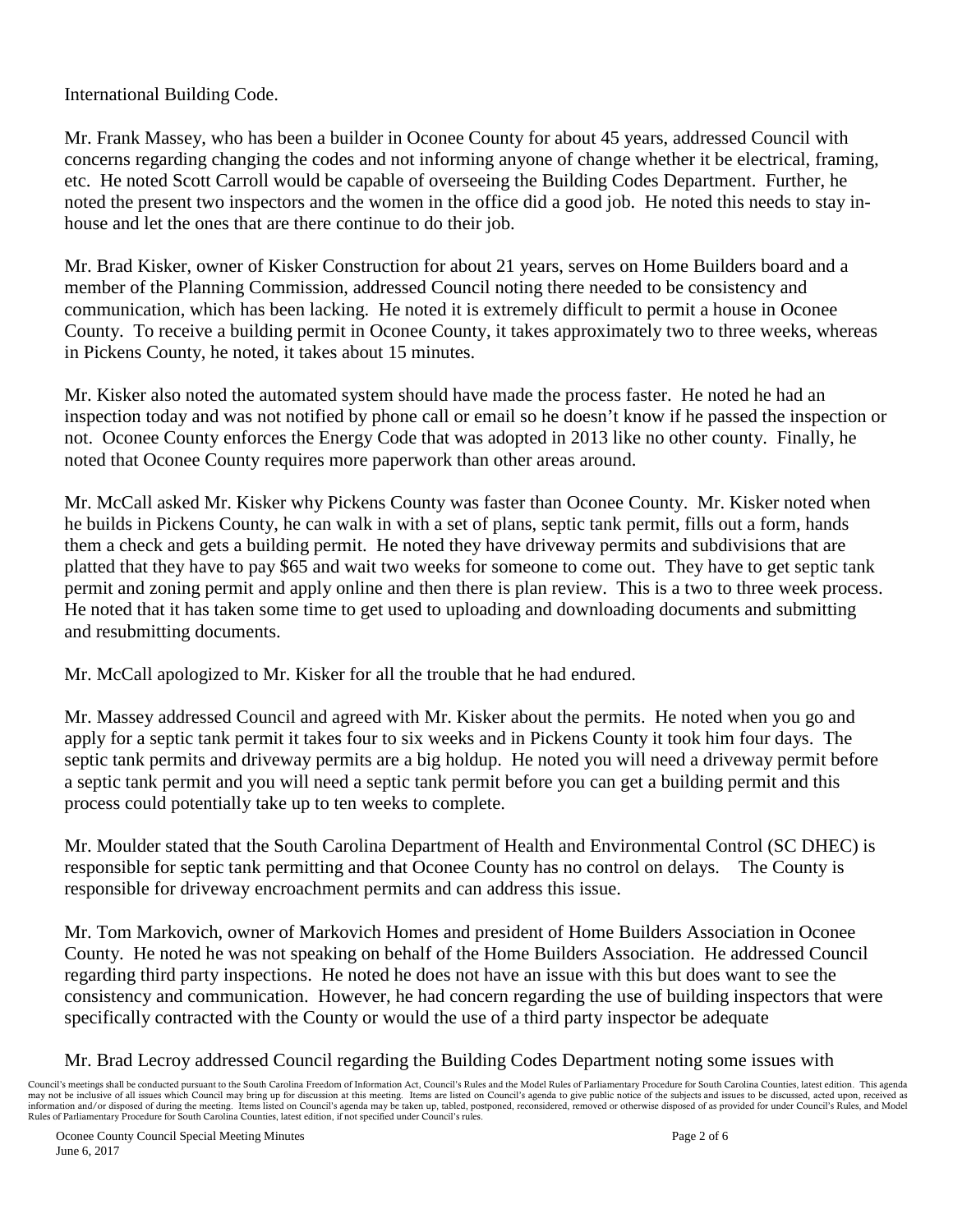consistency but did not need to get rid of the Building Codes Department. He noted there is still highly qualified staff employed. He noted from a County standpoint revenue is being thrown away. He objected to taking money being paid in permit fees and sending to a company that is not in our County. He noted he has concern that permit costs will go up. He noted he has seen the wait time increase for inspections. Historically, it has been a 24 hour wait period and now to expect a 48 hour wait period.

Mr. Moulder noted the appeal process is through the Building Codes Appeal Board, and that the process for filing appeals is a matter of state law, and would not change regardless if the inspection process was contracted through third party vendors or not. Any further appeal opportunities pass the Building Codes Appeal Board would still apply and that right would still be afforded. The process would remain the same except the independent contractor building official would hear the initial concern and the procedure would stay the same.

Mr. David Gulley, owner of Central Signature Homes / Central Contracting Corporation since 1971, and has been past state President and two time local President of the Home Builder Association, addressed Council thanking everyone for having the discussion. He has concerns regarding third party inspections as it relates to the appeals. He noted there would be no control over the official that would be put in place as they are not an employee in the County. In the past, they would receive emails to let them know if they passed or failed the inspection. At this time, builders have to wait until the end of the day to find out the results of the inspection and this effects how the schedule will be for the following day.

Mr. Flay Dalrymple, owner of DALCO Builders, addressed Council and thanked Mr. Hart, Mr. McCall, and Ms. Cammick for their help in resolving an issue. He noted the problems are not with Building Codes but rather all the way through the culture of Oconee County but as the old Council as it existed. He noted on one job, it had taken him months to get a building permit from the time he received the septic permit, which is a monetary loss for the homeowner. He noted he has built in Oconee, Anderson, and Greenville, SC and Stephens, Habersham, and Raven, GA and was not pleased with the way Oconee County handled the situation.

Mr. Tim Murphy with Tre-Hel Corporation addressed Council regarding the student housing project he has had over the last four to five years near Clemson. One is High Pointe, which are condominium apartments and the other is The Pier, which are cottages and recently tiny homes. He noted they have built multiple phases of each of the projects. He noted that over this time frame, he has had consistent help from the Building Codes Department. However, everything time wise did not fit his schedule but did not experience problems the other builders have stressed about.

Mr. Murphy also stated that Tre-Hel is currently constructing 85 buildings which would have 85 individual building permits. He noted the Building Codes Department helped him fill out 85 applications for permits, which was very helpful. Further, he noted if the department is no longer in existence and use only third party resources, the opportunity to get any assistance is lost as a customer. Additionally, he noted it would not be in the best interest as a builder and the County to abandon the Building Codes Department. He noted to use the third party on an as needed basis. If he has a problem with a field inspection and the third party official is also the code official who completed the inspection, he has no one further to speak with. He recommended keeping the department and how it is staffed should be in the best of the customers. Finally, he noted he wanted a department to serve and help him and third party officials could potentially get busy with other calls.

Council's meetings shall be conducted pursuant to the South Carolina Freedom of Information Act, Council's Rules and the Model Rules of Parliamentary Procedure for South Carolina Counties, latest edition. This agenda may not be inclusive of all issues which Council may bring up for discussion at this meeting. Items are listed on Council's agenda to give public notice of the subjects and issues to be discussed, acted upon, received as information and/or disposed of during the meeting. Items listed on Council's agenda may be taken up, tabled, postponed, reconsidered, removed or otherwise disposed of as provided for under Council's Rules, and Model Rules of Parliamentary Procedure for South Carolina Counties, latest edition, if not specified under Council's rules.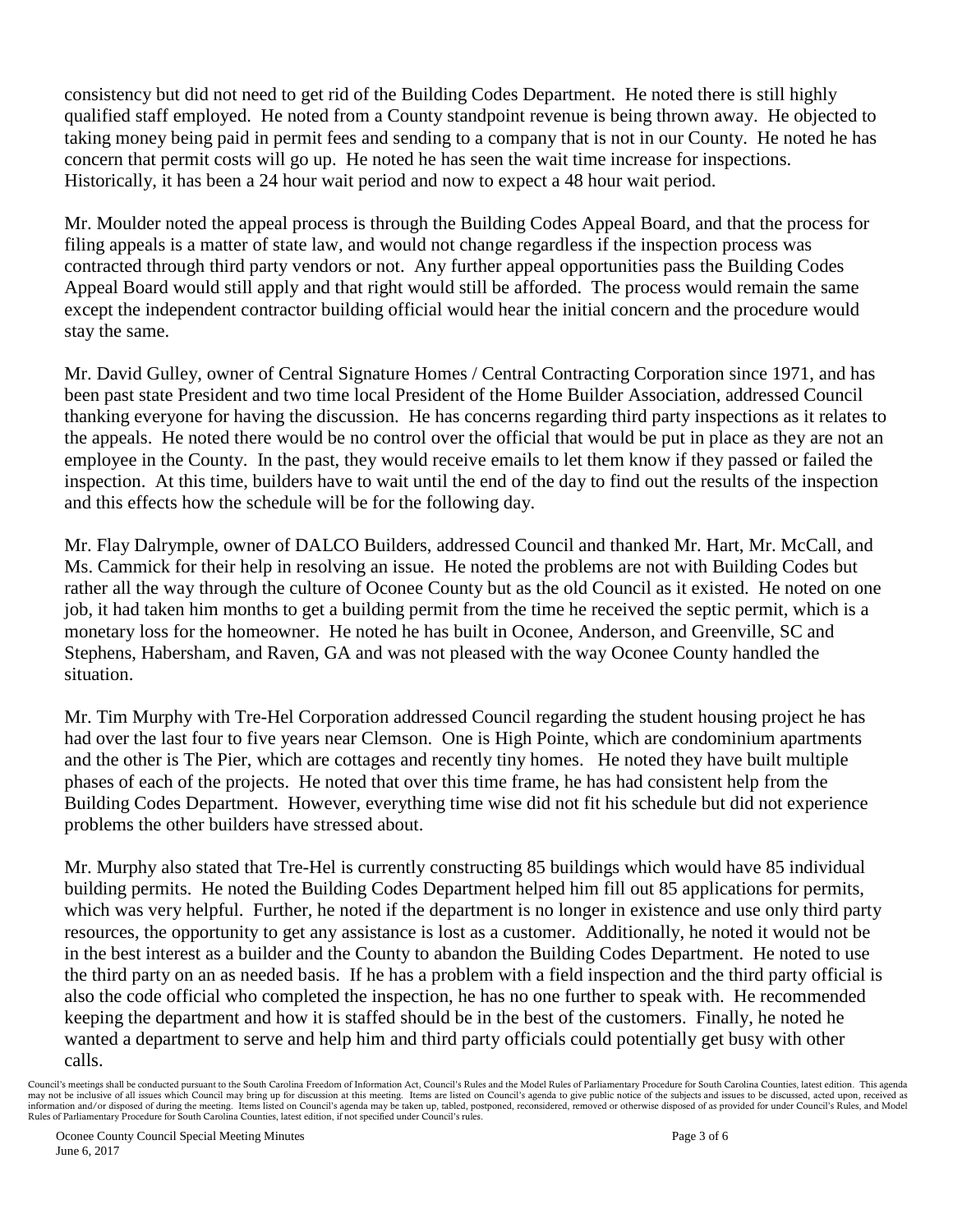Mr. Buddy Smith with Builder Smith addressed Council regarding the Building Codes Department. He noted the staff is knowledgeable and has helped him when needed. He further noted it would be a mistake to loss the Building Codes Department and bring in a third party. Additionally, he noted it is a lot more than just the inspection; it's what you lose in time and money spent and would give builders a good opportunity to get on a good schedule to be able to build more houses and bring more income into the County.

Chad Cromer, owner of Cromer Design and Construction, addressed Council regarding keeping consistency and in-house staff. He noted he had passed all of the code inspections when he built the first home in Oconee County. The problem he encountered was one inspector came out and inspected the job and told him there were problems and they fix them and then have a different inspector come back out to tell him there is another problem that has nothing to do with the first inspection. He noted there was a gray area in the codes and this costs him money. Finally, he noted to keep consistency but if outsourcing is the way they are heading, hold them accountable and have in-house staff to help with customer service.

Mr. Cain thanked everyone for coming to the meeting. He noted he received two phone calls regarding this issue. Further, he noted if there is an issue in County government to contact your Council representative. He does not want to outsource the Building Codes division, however, noted the department did need some work.

Mr. Davis thanked everyone for coming to the meeting and was appreciative of Mr. Moulder to set up the special meeting. He noted it is important for Council to hear the concerns and the problem.

Mr. Hart noted he has received phone calls from builders indicating they would like for the Building Codes Department and the present staff to remain and to increase the department by two more inspectors.

Mr. McCall noted after hearing the concerns from the builders, the main issue was the hold-ups and the wait time for inspections. He noted there needed to be a rule that if we didn't meet the builders schedule then to proceed on with the job. Mr. Harold Knight noted from the audience that if the permit cannot be completed in a 24 hour period then to proceed with the job. Mr. McCall agreed.

Mr. Moulder addressed the current status of the Building Codes Department. He noted there was an immediate change in the management and operation and reduced the size of the staff to help manage the department. He also noted it would be very difficult to manage the number of inspections a day with two people when the average number of daily inspections is approximately sixty.

Regarding the future of the department, Mr. Moulder stated, one possibility was third-party inspection services, and this was discussed with County Council. Council requested this town hall meeting before a final decision was made with regard to how the Building Code Department would be moving forward. At this point, there are two inspectors and third party to help ease some of the overburden and workload.

Mr. Moulder asked that five of the builders present at the meeting would volunteer to work with him to look at the system and the process of construction from start to finish and these individuals could communicate concerns or issues with him.

Mr. Harold Knight addressed Council asking if there would be another vote on the Building Codes Department.

Council's meetings shall be conducted pursuant to the South Carolina Freedom of Information Act, Council's Rules and the Model Rules of Parliamentary Procedure for South Carolina Counties, latest edition. This agenda may not be inclusive of all issues which Council may bring up for discussion at this meeting. Items are listed on Council's agenda to give public notice of the subjects and issues to be discussed, acted upon, received as information and/or disposed of during the meeting. Items listed on Council's agenda may be taken up, tabled, postponed, reconsidered, removed or otherwise disposed of as provided for under Council's Rules, and Model Rules of Parliamentary Procedure for South Carolina Counties, latest edition, if not specified under Council's rules.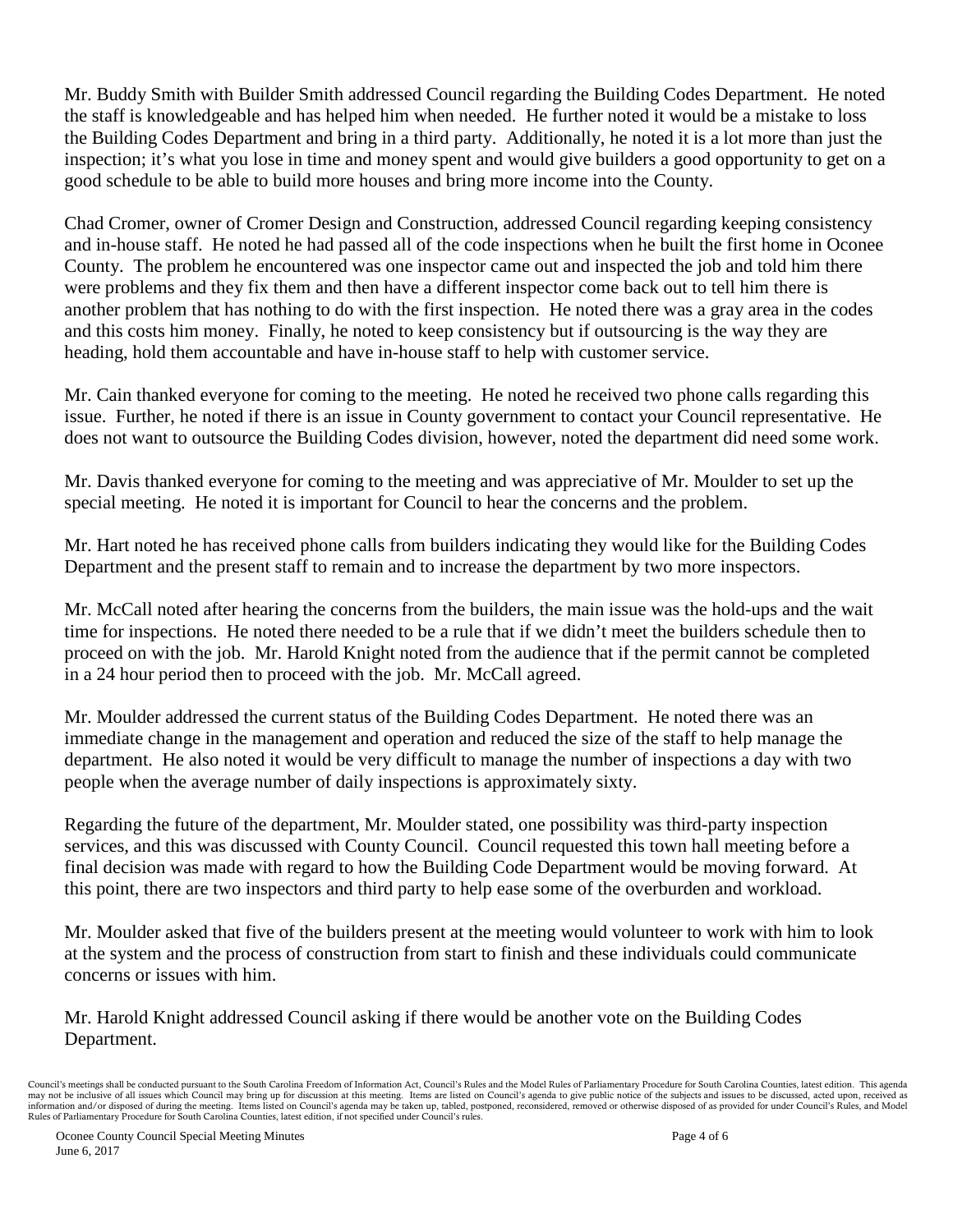Mr. Bradley LeCroy with Integrity Builders addressed Council asking if they would get a vote to see who would like to keep the Building Codes Department versus independent inspections. Mr. LeCroy asked all of those that would be in favor of keeping the Building Codes Department to stand. Most everyone in the room stood up at this moment.

Mr. Allen White with South State Bank addressed Council indicating he has completed mortgage loans and construction loans for 24 years. He noted he talks with builders from Greenville and Pickens County and they have a system in place that makes the process simple.

Mr. Talmadge Rholetter addressed Council regarding mobile homes which is a part of building codes and specifically regarding power. He noted that a permit has to be pulled in order to have power to the mobile home.

Mr. Tucker Harding with Zorn Construction addressed Council and asked if staff is overloaded with work, is there someone you can call and handle the inspections to keep in the 24 hour time frame as opposed to subcontracting the whole department.

Mr. Charles Dolly with Dolly's Roofing addressed Council regarding permits. He noted he builds in GA and SC and the inspection departments vary with some being accommodating and others tyrannical. He noted leadership is important and he has concerns of an outside company getting paid.

Mr. Moulder noted a number of different options:

- Full third- party contract
- No contract and hire additional people to manage everything in-house
- Keep the two people on staff at this present time and request two people a week from the third-party contractor
- Use third-party inspectors only in severely increased workload times

Mr. Moulder additionally thanked RCI as well as Mr. Blackwell and Mr. Collins for assisting Oconee County and being at the meeting for any questions that may arise.

Further, Mr. Moulder noted Council would take all of this into consideration and make the best decision that is best for the operation of Oconee County. However, regardless of what decision is made, there is a lot of work that needs to be completed based on a number of the comments made.

Ms. Margaret Head with Mid-South Trust Company in Royston GA addressed Council regarding delayed inspections. She noted she has been supplying roofing products to most of the builders in the meeting for over 35 years.

Mr. Dennis Roach, owner of DWR Plumbing, addressed Council regarding Pickens and Anderson Counties' processes.

Mr. Brad Kisker, owner of Kisker Construction addressed Council thanking them for the meeting and listening to everyone's concerns.

## Ms. Cammick thanked everyone for coming to the meeting.

Council's meetings shall be conducted pursuant to the South Carolina Freedom of Information Act, Council's Rules and the Model Rules of Parliamentary Procedure for South Carolina Counties, latest edition. This agenda may not be inclusive of all issues which Council may bring up for discussion at this meeting. Items are listed on Council's agenda to give public notice of the subjects and issues to be discussed, acted upon, received as information and/or disposed of during the meeting. Items listed on Council's agenda may be taken up, tabled, postponed, reconsidered, removed or otherwise disposed of as provided for under Council's Rules, and Model<br>Rules